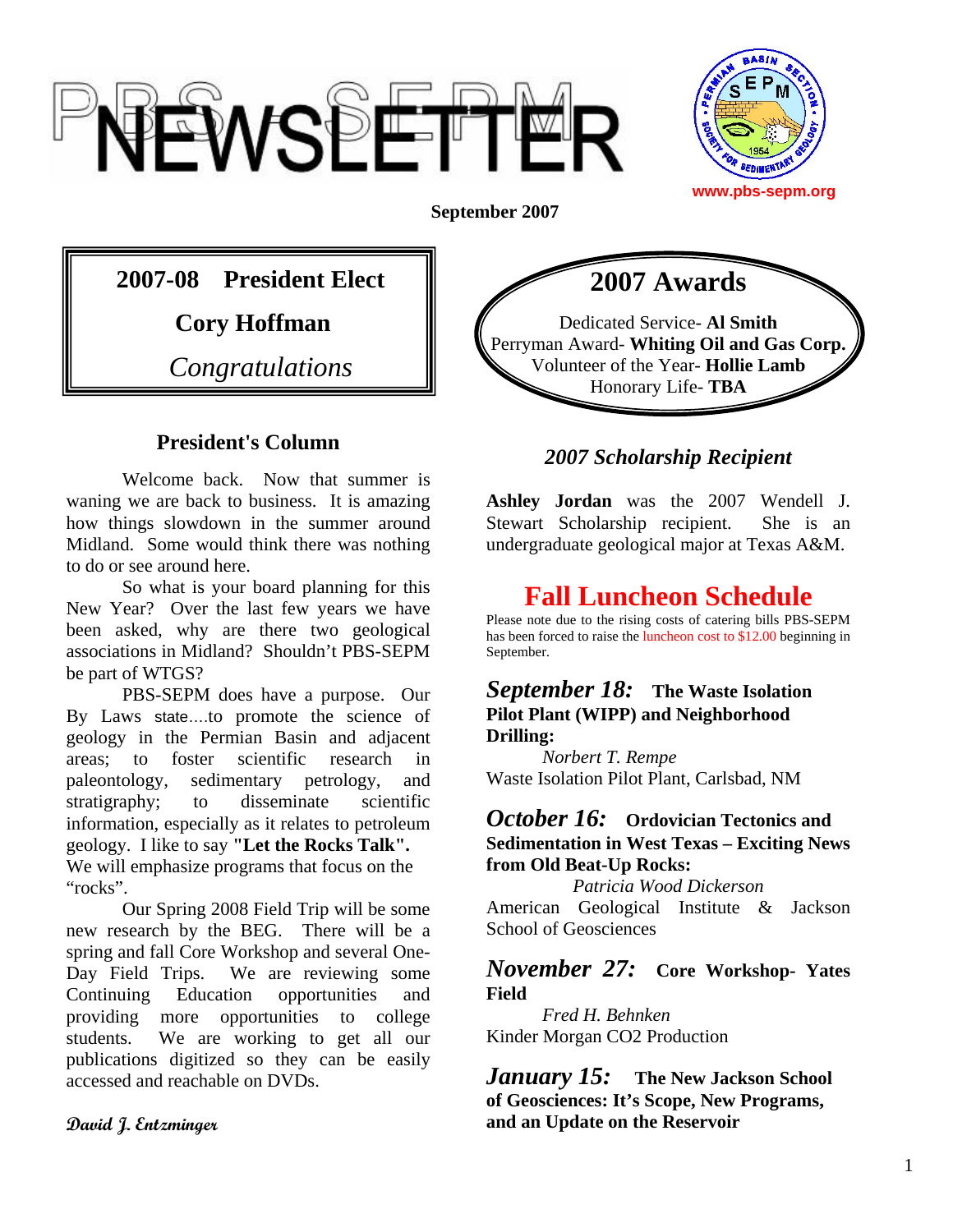#### **Characterization Research Laboratory (RCRL)**

*Eric J. Barron*  Dean, Jackson School of Geosciences at The University of Texas at Austin

Updates can be found online at: www.pbs-sepm.org

Please contact Paula with your reservation at (432) 683-1573 or wtgs@basinlink.com

## **Tales from the Oil Patch**

Coming this fall we will feature a new item in the newsletter which will include stories from our "well-seasoned" geoscientists. These may be their favorite plays, that once in-a-life-time project or well, or stories about their fellow workers (the pictures could be very interesting). If you would like to write a story or know of someone that would like to contribute, please let one of the board members know.

### **Core Workshop**

If you have a core or cores that you would like to present next spring, please contact – Steve Trudeau, luncheon chairman (687-1777).

## **One Day Field Trips**

SEPM will be bringing back the One Day Field Trips starting this fall. Gilbert Barragan (432- 686-6754) will be coordinating the trips. If you would like to lead a trip, or if you have an idea for a trip, please contact Gilbert. Some ideas are the Limestone Quarry north of Garden City, Gypsum mines near Sweetwater, Steve Shaw's ground water trip, Fossil hunting – Yates Field, Structure- Marathon Overthurst.

# *2007 Corporate Sponsorships*



If you are interested in a sponsorship opportunity, please call Paula Mitchell for more details at (432) 683-1573.



| President:                | David J. Entzminger | <b>Whiting Petroleum</b>    | $(432) 686 - 6700$ | entzminger@whiting.com      |
|---------------------------|---------------------|-----------------------------|--------------------|-----------------------------|
| President Elect:          | Cory L. Hoffman     | St. Mary Land & Explor. Co. | $(432)$ 688-1782   | CHoffman@StMaryLand.com     |
| Vice                      | Michael A. Senich   | Independent                 | $(432) 688 - 3047$ | msenich@claytonwilliams.com |
| President:                |                     |                             |                    |                             |
| nd<br>Vice<br>$2^{\circ}$ | Debrah S. Gann      | Arcadis G & M Inc.          | $(432) 687 - 5400$ | dgann@arcadis-us.com        |
| President:                |                     |                             |                    |                             |
| Secretary:                | Rachel E. Aisner    | CrownQuest Operating LLC    | $(432)$ 685-3116   | raisner@crownquest.com      |
| Treasurer:                | <b>TBA</b>          |                             | $(432) 688-$       |                             |
| Executive<br>Director:    | Paula Mitchell      | PBS-SEPM                    | $(432)$ 683-1573   | wtgs@basinlink.com          |

#### *BOARD MEMBERS*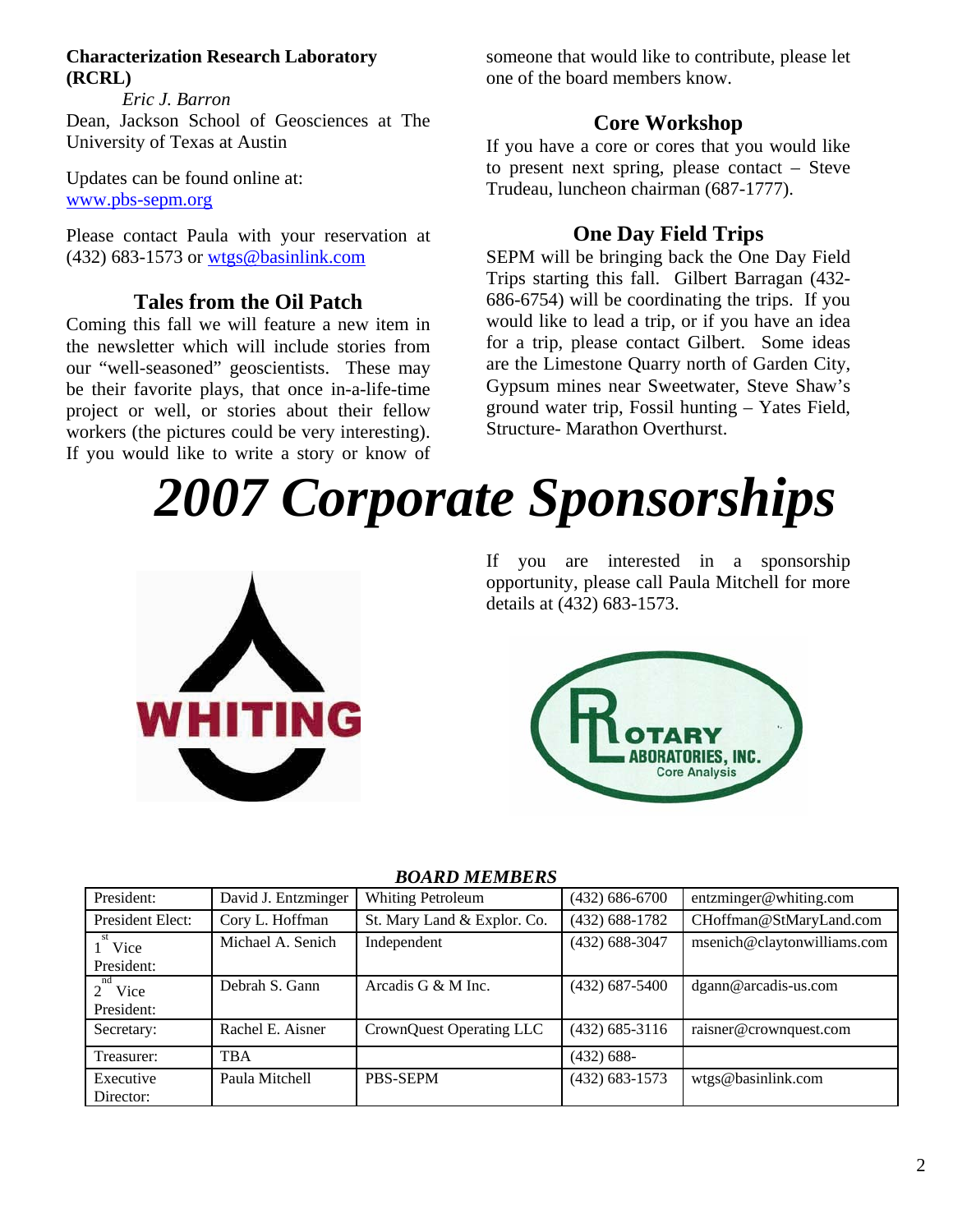# **Digital Publication Project**

PBS-SEPM plans to convert all its publications into searchable pdfs. It is a massive undertaking. **We are looking for volunteers to help**.

We especially would like to convert PBS-SEPM "out-of-print" publications. If you have oneor more of these publications we would appreciate you allowing us to convert it. Please contact: David Entzminger 686-6741

| $55 - 1$ | <b>Permian Field Conference, Guadalupe Mountains, 1957</b>                                                                            |
|----------|---------------------------------------------------------------------------------------------------------------------------------------|
| $57-3$   | Wolfcamp of the Glass Mountains and the Permian Basin, 1957                                                                           |
| $56 - 2$ | Symposium of the Fort Worth Basin Area, Field Study of the Hill Creek Beds of the<br>Lower Strawn, Southwestern Parke County, TX 1956 |
| $58 - 4$ | Cretaceous Platform and Geosyncline, Culberson and Hudspeth Counties, 1958                                                            |
| a        | Pennsylvanian correlation Charts, Kansas, Oklahoma, Texas, New Mexico                                                                 |
| 74-64    | Lower Cretaceous Shelf, Platform Reef and Basinal Deposits, Southwest Texas-<br><b>Northern Coahulla Guidebook</b>                    |

# **2007 Field Trip Sponsors**